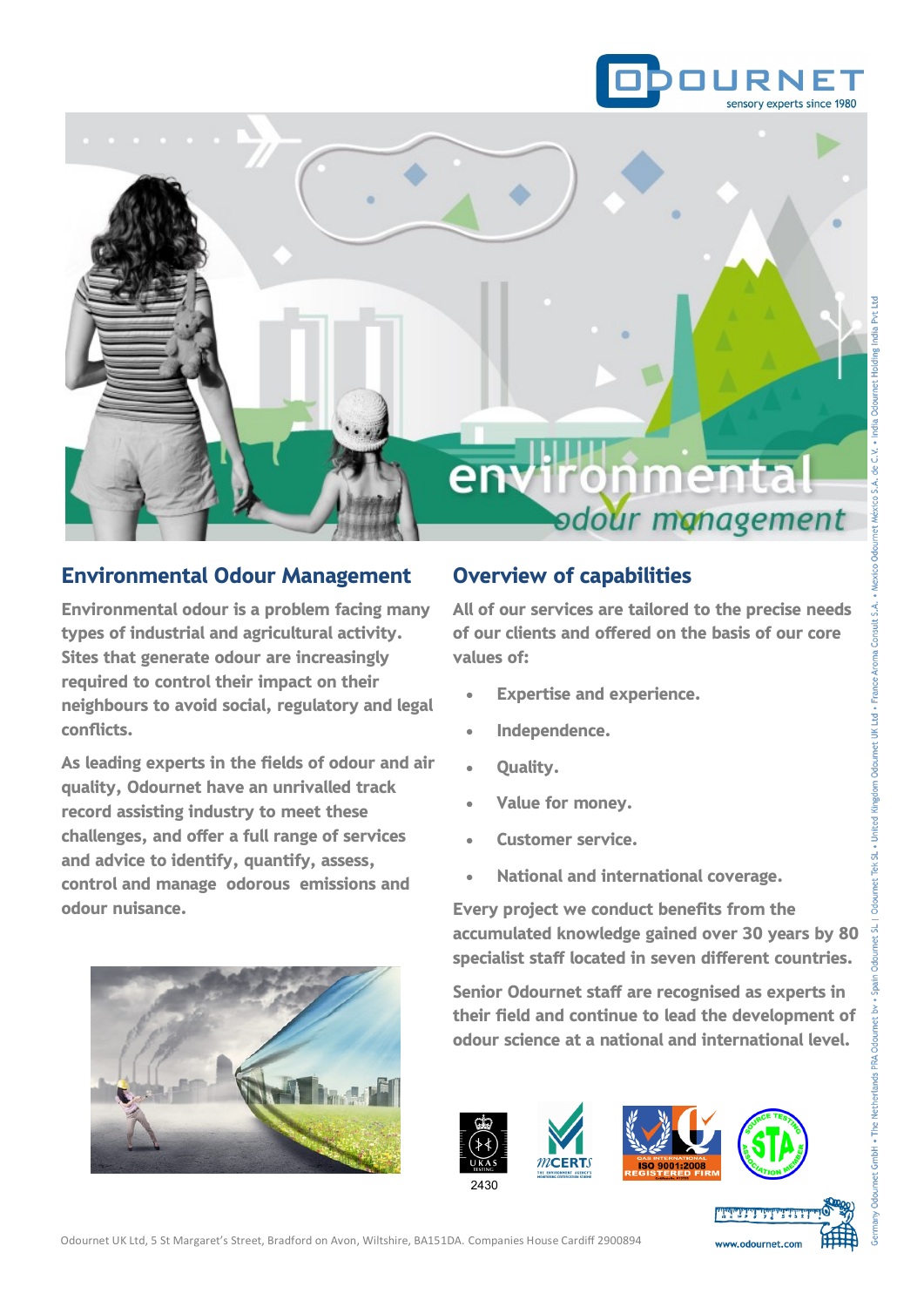



## **Experience**

Odournet's experience includes all of the industrial and agricultural activities that generate odours and are commonly associated with odour related community problems.

This experience includes work for the private and public sectors, across Europe and on an international basis. This provides Odournet with a complete perspective of the challenges facing industry in operational and regulatory terms, and the full breadth of solutions available.

All projects are designed on the basis of the combined experience of the Odournet group which includes over 5000 individual studies conducted across Europe since 1989.





# **Quality**

Quality and first class customer service is core to our values. We tailor our services to our client needs to achieve cost effective and robust solutions. All of our activities are conducted in accordance with ISO9001 certified procedures. A wide range of our sampling and analysis services are also accredited by UKAS (UKAS laboratory No. 2430) and MCERTS in accordance with ISO17025.





### International coverage

Odournet UK Ltd offices are located near Bath and Altrincham and provide the full range of services to clients located across the United Kingdom and Ireland.

As part of a larger group, with offices located across Europe, South America and Asia and connections to a wide range of international institutions we are fully equipped to provide global sampling, analysis and consultancy services.

### Contact our experts:



General enquiries: 01225 868869 (Bath) / 0161 929 6778 (Altrincham) Website: www.odournet.com Service specific contacts are identified within the directory pages

> **The Marie Library of Library 18 and 200** www.odournet.com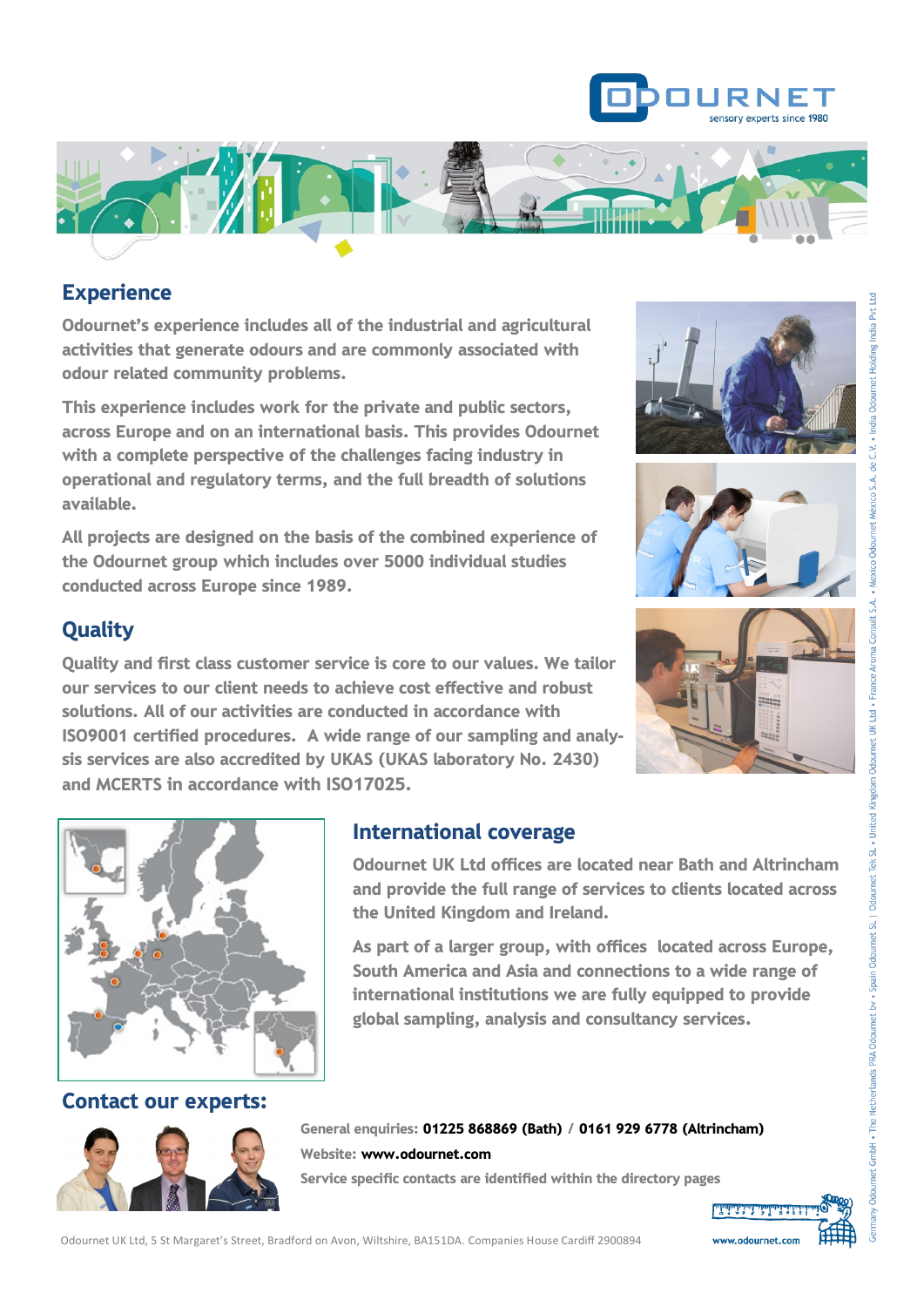



# Consultancy services

### Impact assessment and problem diagnosis

| Odour and health impact<br>assessments             | Risk based and quantitative (dispersion) modelling assessments for planning,<br>licencing, nuisance investigation and evaluation of control techniques.                   |
|----------------------------------------------------|---------------------------------------------------------------------------------------------------------------------------------------------------------------------------|
| <b>Odour and pollutant dispersion</b><br>modelling | Specialist odour and air quality dispersion modelling services using steady state<br>(AERMOD) and puff models (CALPUFF) to assess long term and short term expo-<br>sure. |
| <b>Evaluation of odour control</b><br>options      | Assessment of the influence of odour control techniques for cost-benefit analysis<br>studies and development of capital investment plans.                                 |
| <b>Complaints analysis</b>                         | Analysis of complaints and development of complaint recording, investigation and<br>validation systems                                                                    |
| <b>Odour management</b>                            | Advice on odour management and preparation of Odour Management Plans (OMPs)<br>for regulated sites and planning applications.                                             |

#### Odour control and management

| <b>BAT/BPM assessments</b>        | Review of odour control strategies to evaluate and assess compliance to BAT and<br><b>Best Practicable Means (BPM) standards.</b>    |
|-----------------------------------|--------------------------------------------------------------------------------------------------------------------------------------|
| <b>Fugitive emissions control</b> | Review and development of strategies for control of fugitive emissions from<br>buildings and diffuse odour sources (e.g. landfills). |
| <b>Abatement system reviews</b>   | Assessment of the performance of odour and pollutant abatements systems and<br>problem diagnosis. Abatement system design reviews.   |
| Industry best practice            | Advice on industry best practice by sector for odour control and management.                                                         |
| <b>Nuisance investigations</b>    | Advice on assessing nuisance to defend against or support nuisance cases.                                                            |

#### Policy and expert witness

| <b>Expert witness</b>     | Expert testimony and review of the strengths and weaknesses of legal cases for civil<br>cases, criminal cases, arbitration, mediation and class action. |
|---------------------------|---------------------------------------------------------------------------------------------------------------------------------------------------------|
| <b>Policy development</b> | Development and provision of advice on odour regulation and assessment policy.                                                                          |
|                           |                                                                                                                                                         |

### Software and odour management tools

Odourmap<sup>TM</sup> Web based complaints management, communication and validation tool

 $i$ -nose  $TM$  Automated odour plume tracking and prediction system to assist operational management of industrial process including pumping and tankering operations.

### Contact an expert:



**Paul Ottley**

**01225 868869**



**01225 868869** 



**Dr Andrew Meacham ameacham@odournet.com 01225 868869** 

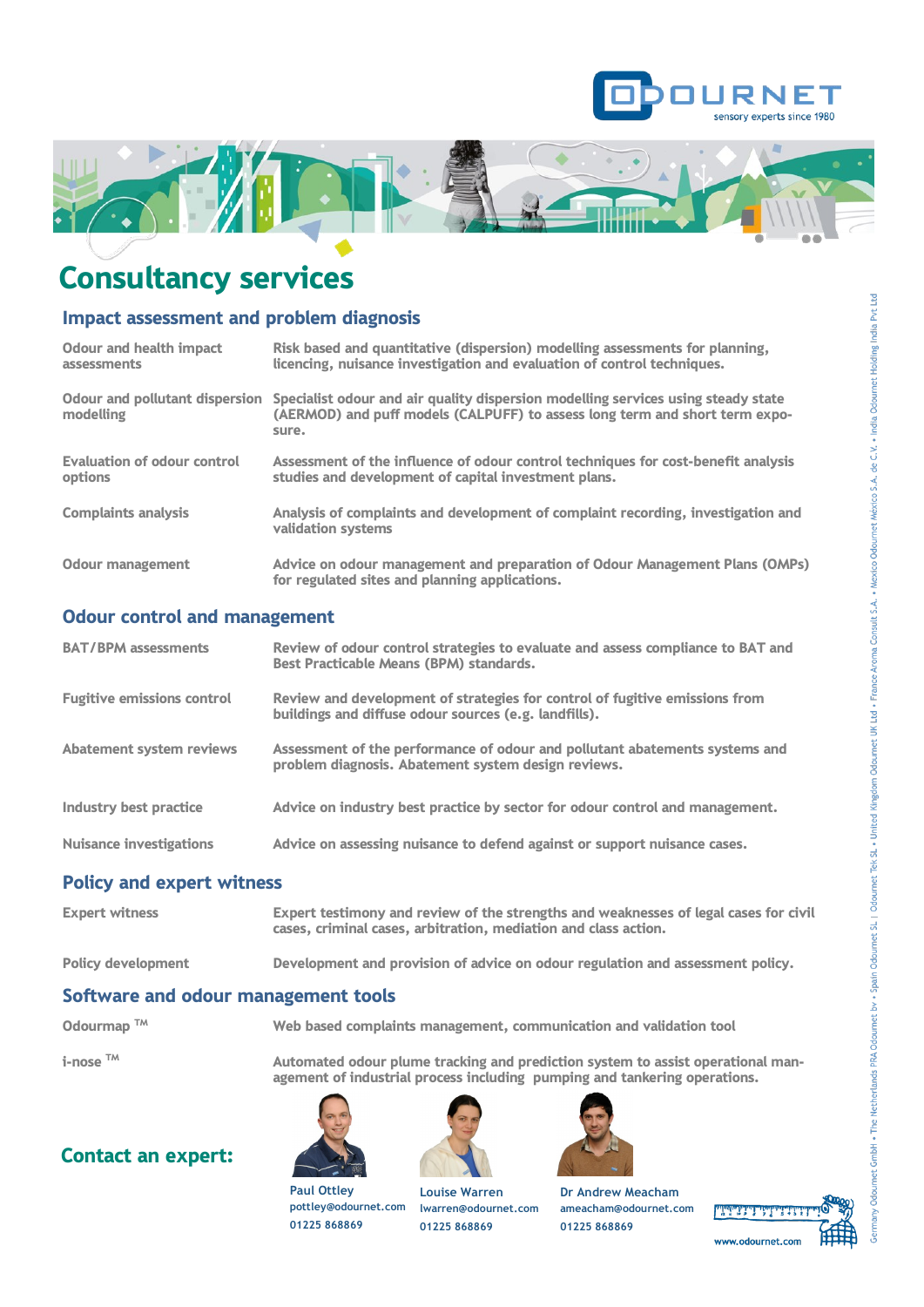



# Testing and emission monitoring

### Odour and pollutant emissions measurement services

| <b>Odour and pollutant emission</b><br>measurement* | Measurement of odour emissions and a wide range of odorous and non odorous VOCs<br>from stacks, open tanks, solid material, ventilation systems and buildings.<br>Sampling is accredited by UKAS (all tests) and MCERTS (stacks only). |
|-----------------------------------------------------|----------------------------------------------------------------------------------------------------------------------------------------------------------------------------------------------------------------------------------------|
| Bio-aerosols (stacks)*                              | Measurement of bio-aerosols from stacks (VDI4257 Part 2).<br>Sampling is accredited by UKAS and MCERTS.                                                                                                                                |
| <b>Bio-aerosols (ambient)</b>                       | Monitoring of bio-aerosols in ambient air in accordance with EA/AFOR standards.                                                                                                                                                        |
| <b>Continuous emission</b><br>monitoring            | Continuous monitoring of selected compounds (e.g. hydrogen sulphide, ammonia and<br><b>Total Volatile Organic Compounds).</b>                                                                                                          |
| Field and boundary monitoring                       | Field assessments of odour plumes in accordance with prEN264086 to determine plume<br>extent or quantify odour exposure from diffuse odour sources (e.g. landfills, compost-<br>$ing$ ).                                               |
|                                                     | VOC and Hydrogen sulphide mapping.                                                                                                                                                                                                     |
|                                                     | Olfactory surveys in accordance with Environment Agency, DEFRA and IAQM odour<br>guidance, including expert third party validation and auditing.                                                                                       |

#### Abatement system evaluation

| Performance testing*           | Assessment of the performance of odour abatement systems in terms of odour<br>(EN13725) and other odorous and non odorous VOCs for commissioning, problem diag-<br>nosis and benchmarking to industry best practice standards. |
|--------------------------------|--------------------------------------------------------------------------------------------------------------------------------------------------------------------------------------------------------------------------------|
| <b>Biofilter health checks</b> | Assessment of biofilter flow distribution to evaluate treatment performance and diagnose<br>performance problems associated with bed drying and short circuiting.                                                              |
|                                | Analysis of the 'health' and condition of biofilter media to support an effective biomass<br>and sustain pollutant treatment.                                                                                                  |
| <b>Scrubber health checks</b>  | Review of scrubber design and operational control systems.                                                                                                                                                                     |
| Flow and load surveys*         | Assessment of flow and load to support design of new odour abatement systems.                                                                                                                                                  |
| <b>Fugitive emissions</b>      |                                                                                                                                                                                                                                |
| Air leakage measurement*       | Building leakage testing to quantify fugitive emissions and support abatement system<br>design.                                                                                                                                |

Smoke testing **IDENT** Identification of leakage points and assessment of building integrity

Pressure testing Pressure testing to evaluate building extraction system performance.

\* UKAS and/or MCERTS accredited

### Contact an expert:





**Oliver Carter ocarter@odournet.com 01225 868869**





**rlong@odournet.com 0161 929 6778**

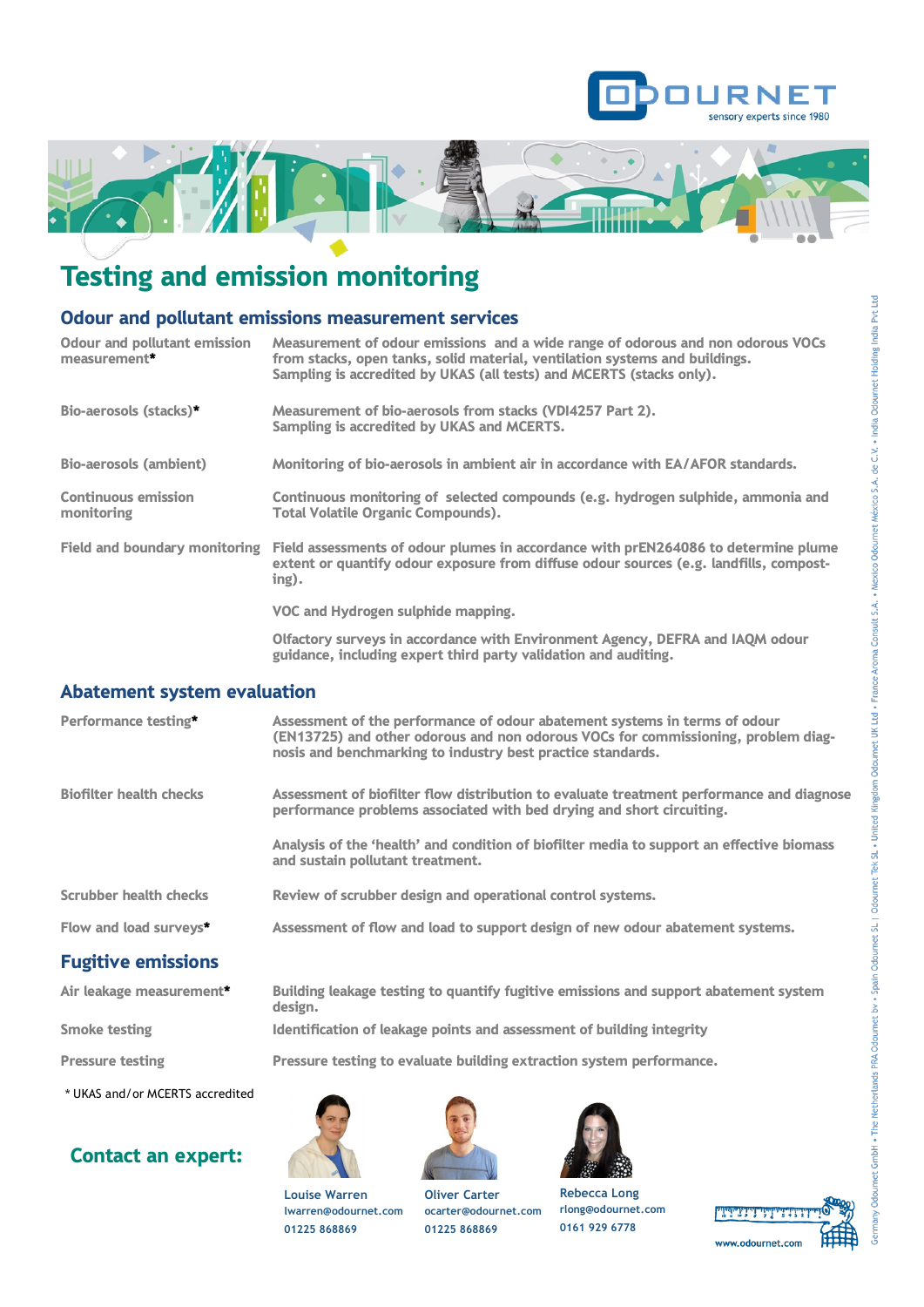



# Laboratory and analytical services

### Sensory analysis

| Odour strength*        | Determination of odour concentration in odour units by Olfactometry (BSEN13725), to support<br>odour surveys, abatement plant performance tests and evaluate the odour generation potential of<br>liquids and solid materials. UKAS accredited. |
|------------------------|-------------------------------------------------------------------------------------------------------------------------------------------------------------------------------------------------------------------------------------------------|
| <b>Hedonic tone</b>    | Determination of the relative unpleasantness of an odour to assess its impact potential. Analysis is<br>conducted in accordance with NVN2820.                                                                                                   |
| <b>Odour character</b> | Assessment of what an odour smells like (smells like lemon, flowers, sewage, rotten cabbage etc).                                                                                                                                               |
| <b>Odour threshold</b> | Determination of the odour threshold of an odorous compound (i.e. the concentration at which it is<br>detectable).                                                                                                                              |
| Acuity assessment*     | Assessment of the sensory acuity (sense of smell) of an individual involved in odour monitoring such<br>as a plant operators, EHOs and Environment Agency officers.                                                                             |

### Molecular / pollutant analysis

| analysis<br><b>Equipment hire and purchase</b>                    | indicative testing.                                                                                                                                                                                                                   |
|-------------------------------------------------------------------|---------------------------------------------------------------------------------------------------------------------------------------------------------------------------------------------------------------------------------------|
| <b>Total VOCs</b><br><b>Pollutant specific</b>                    | Analysis of the volatile organic compound concentration of components with and without methane.<br>Analysis of a wide range of common pollutants using compound specific analysers or low cost                                        |
| $GC-0$                                                            | Gas Chromatography - Olfactometry. Identification of the compounds responsible for a specific odour<br>character or malodour.                                                                                                         |
|                                                                   | - Odour relevant compounds (drawn from a specialist database of over 150 compounds).<br>- Targeted scans (i.e. to identify specific compounds or compound groups defined by the client).<br>- Health relevant compounds.              |
| <b>Trace pollutant</b><br>(VOC) speciation by<br><b>GC-MS-TOF</b> | Characterisation of odour and air samples in terms of chemical composition. Our high performance<br>Time of flight (TOF) Gas Chromatography - Mass Spectroscopy system offers detection down to 1<br>ppt.<br>Service options include: |

- Equipment hire Hire of specialist odour and pollutant sampling equipment.
- Equipment purchase Purchase of specialist odour sampling equipment and sampling bags.
- Training Training in odour sampling and trace gas analysis
- \* UKAS accredited service

### Contact an expert:



**0161 9296778**





| <b>Pip March</b>                                   |
|----------------------------------------------------|
| pmarch@odournet                                    |
| $\sim$ . $\sim$ $\sim$ $\sim$ $\sim$ $\sim$ $\sim$ |

**p**.com **01225 868869** 



**dmcollum@odournet.com Francesca Santilli fsantilli@odournet.com 01225 868869**